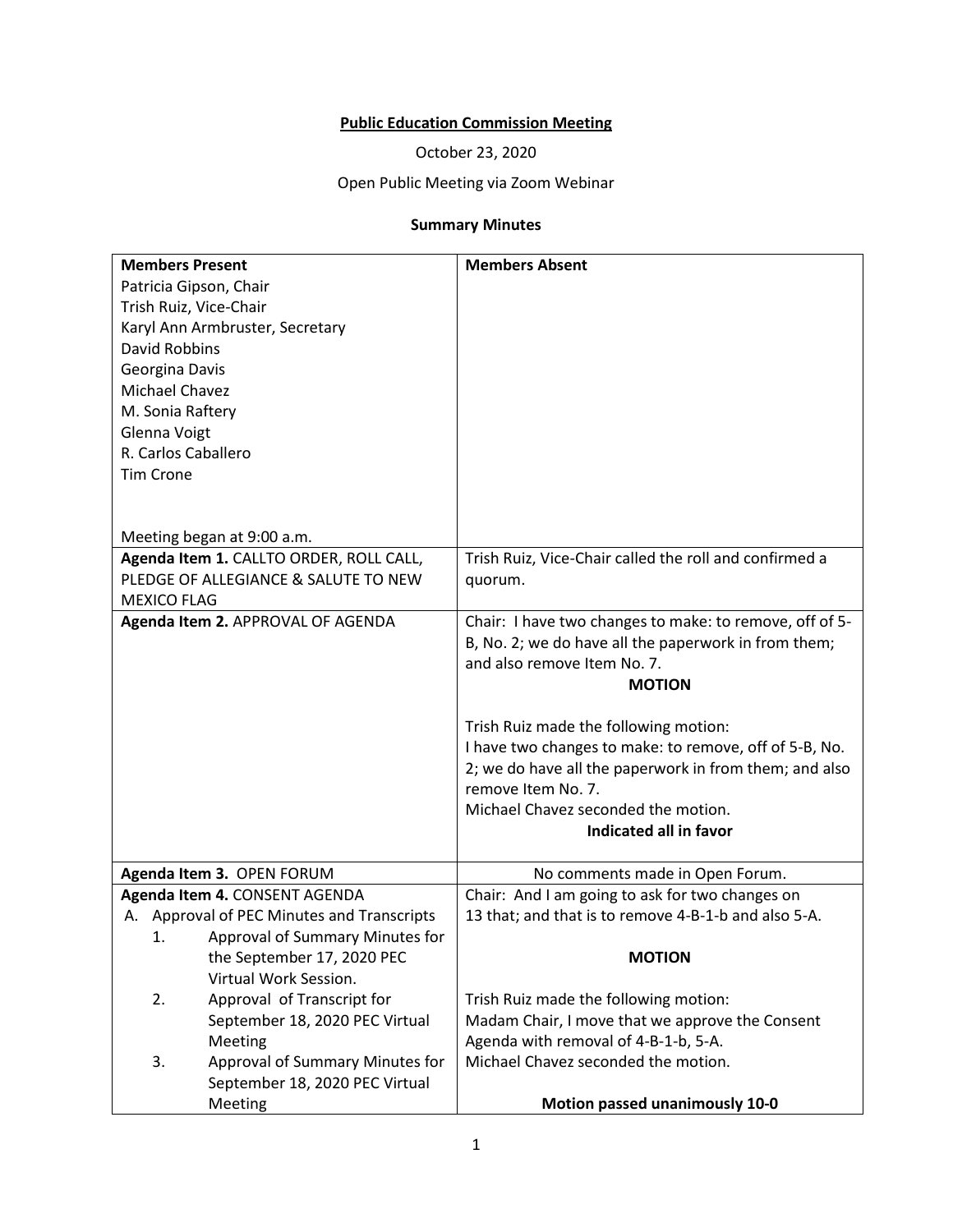| B. Requests to Amend the Charter School<br>Contract<br>1. Governing Board Membership Changes<br>a. Altura Preparatory School<br>b. Dzit Dit Lool School of<br><b>Empowerment Action and</b><br>Perseverance (DEAP)<br><b>Explore Academy</b><br>c.<br>d. La Tierra Montessori<br>e. The Montessori Elementary and<br>Middle School |                                                                                                                                                                                                                                                         |
|------------------------------------------------------------------------------------------------------------------------------------------------------------------------------------------------------------------------------------------------------------------------------------------------------------------------------------|---------------------------------------------------------------------------------------------------------------------------------------------------------------------------------------------------------------------------------------------------------|
| f.<br>Monte del Sol Charter School<br>Change of Head Administrator<br>2.<br>La Academia Dolores Huerta<br>а. –<br>Change of Business Manager<br>3.<br>a. Monte de Sol Charter School                                                                                                                                               |                                                                                                                                                                                                                                                         |
| Change of Foundation Membership<br>4.<br><b>Estancia Valley Classical Academy</b><br>а.<br>Change of ByLaws<br>5.                                                                                                                                                                                                                  |                                                                                                                                                                                                                                                         |
| a. Albuquerque Institute of Math and<br>Science @ UNM<br>Media Arts Collaborative Charter<br>b.<br>School                                                                                                                                                                                                                          | <b>MOTION</b>                                                                                                                                                                                                                                           |
| Agenda Item 5. REPORT FROM OPTIONS FOR<br>PARENTS & THE CHARTER SCHOOL DIVISION -<br>DISCUSSION AND POSSIBLE ACTIONS<br>A. Charter School Division Updates<br><b>B.</b> Amendment Concerns<br>1. Dzil Ditl'ooi School of Empowerment,<br>Action & Perseverance, (DEAP)<br>2. Monte Del Sol Charter School                          | David Robbins made the following motion:<br>Madam Chair, I'd like to make a motion that the legal<br>for<br>the<br>Commission<br>representative<br>review<br>correspondence and draft a Letter of Concern to DEAP.<br>Glenna Voigt seconded the motion. |
| <b>Highlights and Appreciations</b><br>C.                                                                                                                                                                                                                                                                                          | <b>Motion passed 9-1</b><br>(Caballero voted no)                                                                                                                                                                                                        |
| Agenda Item 6. DISCUSSION AND POSSIBLE<br>ACTION ON COMPLAINT PROCESS AND<br><b>PROCEDURES</b>                                                                                                                                                                                                                                     | Recorded comments are available in full transcript.                                                                                                                                                                                                     |
| Agenda Item 7. DISCUSSION AND POSSIBLE<br>ACTION ON PEC TIER LEVELS FOR 2018-2019                                                                                                                                                                                                                                                  | Agenda Item Removed                                                                                                                                                                                                                                     |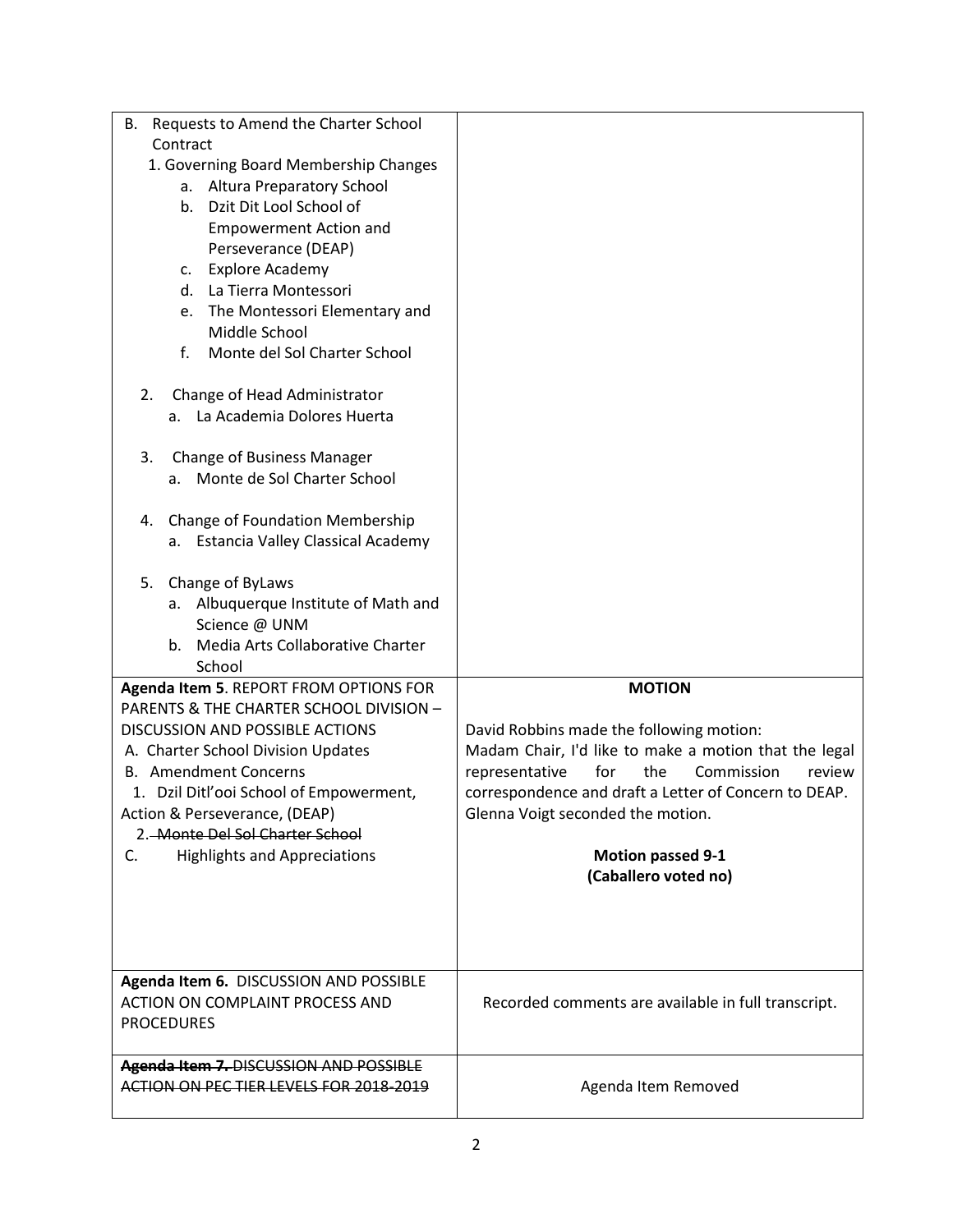| Agenda Item 8. DISCUSSION AND POSSIBLE                                                          |                                                                                                        |
|-------------------------------------------------------------------------------------------------|--------------------------------------------------------------------------------------------------------|
| ACTION ON SCHOOL IMPROVEMENT PLANS                                                              | Recorded comments are available in full transcript.                                                    |
| Agenda Item 9. DISCUSSION AND POSSIBLE                                                          | <b>MOTION</b>                                                                                          |
| ACTION ON NOTICE OF INTENT AND NEW                                                              |                                                                                                        |
| <b>CHARTER SCHOOL APPLICATION</b>                                                               | Patricia Gipson made the following motion:<br>So I will move that the Public Education Commission      |
|                                                                                                 | adopt the changes to the Notice of -- to the -- well, to the                                           |
|                                                                                                 | Notice of Intent and the new application.                                                              |
|                                                                                                 | Trish Ruiz seconded the motion.                                                                        |
|                                                                                                 | Motion passed unanimously 10-0                                                                         |
|                                                                                                 |                                                                                                        |
| Agenda Item 10. DISCUSSION OF THE 2021                                                          |                                                                                                        |
| PEC CALENDAR                                                                                    | Recorded comments are available in full transcript.                                                    |
| Agenda Item 11. DISCUSSION AND POSSIBLE                                                         |                                                                                                        |
| <b>ACTION ON LEGISLATIVE PRIORITIES</b>                                                         | Recorded comments are available in full transcript.                                                    |
|                                                                                                 |                                                                                                        |
| Agenda Item 12. REPORT FROM THE CHAIR<br>Update from Public Charter Schools of<br>А.            |                                                                                                        |
| <b>NM</b>                                                                                       | Recorded comments are available in full transcript.                                                    |
| Update from Charter School Advisory<br>В.                                                       |                                                                                                        |
| Council                                                                                         |                                                                                                        |
| Agenda Item 13. PEC COMMENTS                                                                    |                                                                                                        |
|                                                                                                 | Recorded comments are available in full transcript.                                                    |
| Agenda Item 14. EXECUTIVE SESSION:                                                              | <b>MOTION</b>                                                                                          |
| Pursuant to NMSA § 10-15-1(H)(7) Discussion                                                     | Patricia Gipson made the following motion:                                                             |
| Subject To Attorney-Client Privilege Pertaining<br>To Threatened Or Pending Litigation In Which | So I am going to move that the Public Education<br>Commission enter into a Closed Session, pursuant to |
| The Public Body Is Or May Become A                                                              | NMSA Section 10-15-1(H)(7). The subject to be discussed                                                |
| Participant, Specifically                                                                       | is a attorney-client privileged issues pertaining to                                                   |
| A. Open Meetings Compliant, NMOAG-ECS-                                                          | threatened or pending litigation in which the public body                                              |
| 20191019-ee79                                                                                   | is or may become a participant. Specifically, Open                                                     |
| <b>B.</b> PEC Budget Submission                                                                 | Meetings Act NMSA Chapter 10, Article XV; specifically,                                                |
|                                                                                                 | Open Meetings Complaint, NMOAG-ECS-20191019-<br>ee79; and PEC Budget                                   |
|                                                                                                 | Submission.                                                                                            |
|                                                                                                 | David Robbins seconded the motion.                                                                     |
|                                                                                                 | Motion passed unanimously 10-0                                                                         |
|                                                                                                 | <b>MOTION</b>                                                                                          |
|                                                                                                 | Patricia Gipson made the following motion:                                                             |
|                                                                                                 | So I am going to move that the Public Education                                                        |
|                                                                                                 | Commission end Closed Session. The matters discussed                                                   |